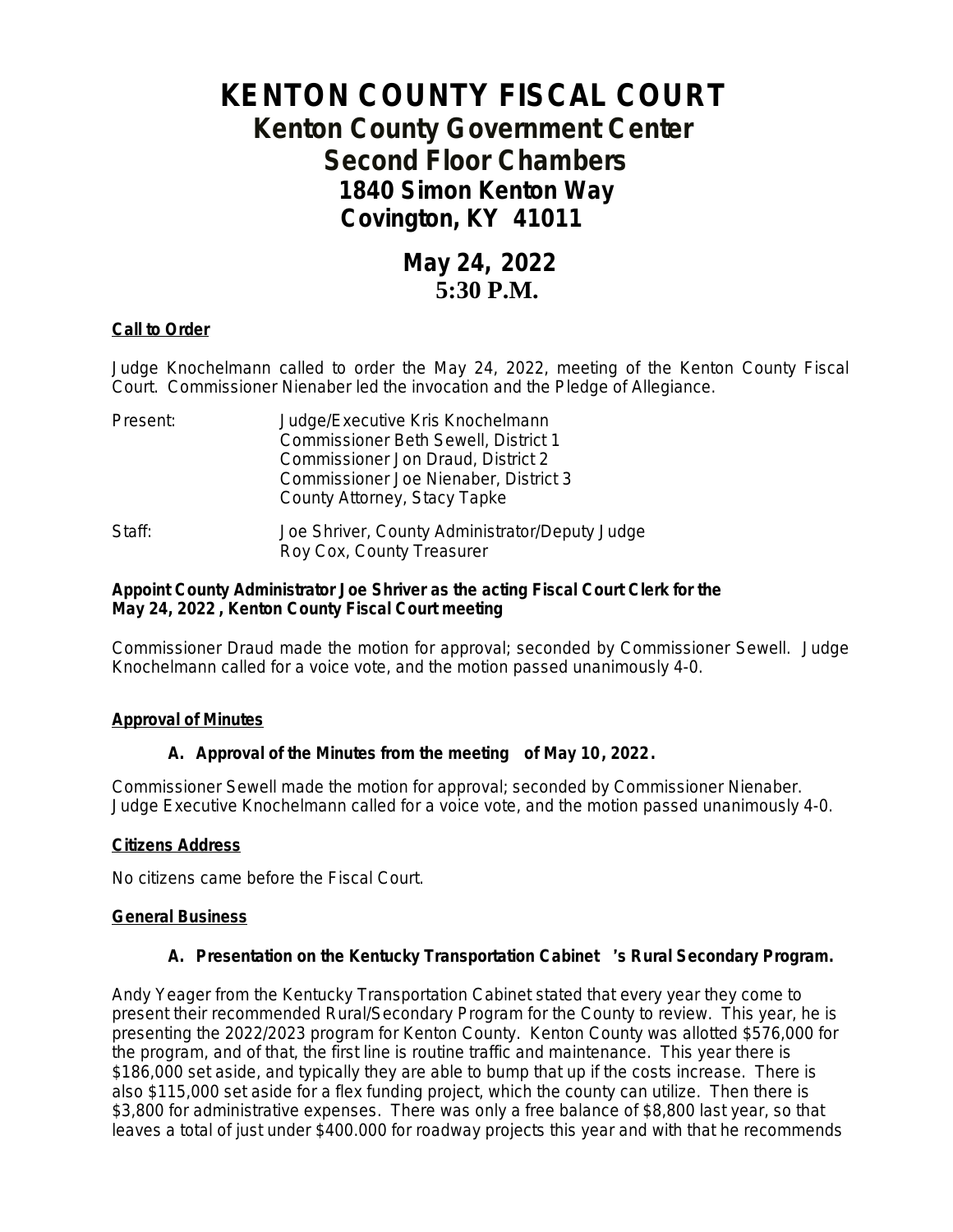that Moffitt Rd. be resurfaced (KY 2042). That would be from Rector Rd. to George W. Bach Rd. at a length just over 2.1 miles. The cost would be \$150,000. That leaves \$245,000 for projects, and the next one on the list is Visalia Rd/KY536. That was just resurfaced last year, but the high friction surface was removed. He is suggesting that it be put back on the pavement from Mann Rd. to 177. The cost would be about \$50,000. Finally, Green Rd. KY 2043 that he has split up into two sections. This will be the southernmost section from US25 up to Cruise Creek Bridge, with a cost of \$214,000. That puts it a little over the allotted amount, but depending on what the prices come in at when the projects are let they should be able to get all three projects done. If the County decides to not use the flex funding, he recommends resurfacing Parkers Grove, which is KY 3083.

Judge Knochelmann stated that he has obviously been working with Nick Hendrix on this. He is thinking that Parkers Grove is not wide enough for two cars.

Mr. Yeager stated that there isn't enough money to widen the road.

## **B. Report from Director Scott Hardcorn on the Northern Kentucky Drug Strike Force.**

Scott Hardcorn stated that on April 30<sup>th</sup> the DEA drug take back day took place. These events help get all of the unused prescription medication off the streets. Northern Kentucky ended up taking in a total of 523 pounds of unused prescription medication, and 803 pounds for the entire month. The most prevalent drugs that they are seeing on the street are fentanyl and methamphetamine. The emerging trend they are seeing would be the counterfeit pills, and that is a nationwide problem. The danger is that they never know what is in these pills. The DEA started the campaign that one pill can kill. Year to date the Strike Force has taken in 5,525 counterfeit pills out of Northern Kentucky. Firearm seizures have been 33 year to date that have been confiscated from drug traffickers. Northern Kentucky is in better shape than anywhere else. This is due to the great partnerships that they have with the community officials, law enforcement including: Chief Spike Jones from Kenton County, Sheriff Helmig in Boone County, Craig Sorrell in Campbell County and Rob Nader in Covington and Kyle Rader in Erlanger. They have all devoted personnel to them. They have highly efficient investigators assigned to them. In addition to that, they have great prosecutors, and he thanked County Attorney Stacy Tapke and Assistant County Attorney Chris Nordloh for all of their great work. Michelle Snodgrass in Campbell County and Lewis Kelly in Boone County do an excellent job.

Scott Hardcorn then stated that they find themselves working with the Commonwealth Attorney's Office more than anyone. There is one prosecutor that stands above and beyond, and that is Casey Burns. He is a huge part of their team. Every Monday morning they have an intel briefing, and Mr. Burns attends almost every meeting and brings his child if he has babysitting issues. Without him, they would not be nearly as successful. He presented Mr. Burns with an award from the whole department for his dedication.

Mr. Burns thanked everyone for the award. He stated that working with Scott Hardcorn and the Drug Strike Force is the easiest part of his job. He knows when he gets cases they will be done right. He commended them on adapting to situations. Thanks to the Fiscal Court getting Wi-Fi across the County, they are seeing less text messaging and more transactions through apps. This helps get more criminals off the street.

Commonwealth's Attorney Rob Sanders thanked Scott Hardcorn for the wonderful job he is doing. He appreciates them recognizing Mr. Burns, as they are dedicated to the partnership. Mr. Burns has really stepped up, and takes care of everything narcotics.

Commissioner Draud commended everyone for the effort in the County. This drug situation has been a high priority for a long time. It appears to him that it is not much better. He asked what their opinion is on the improvement of the drug situation?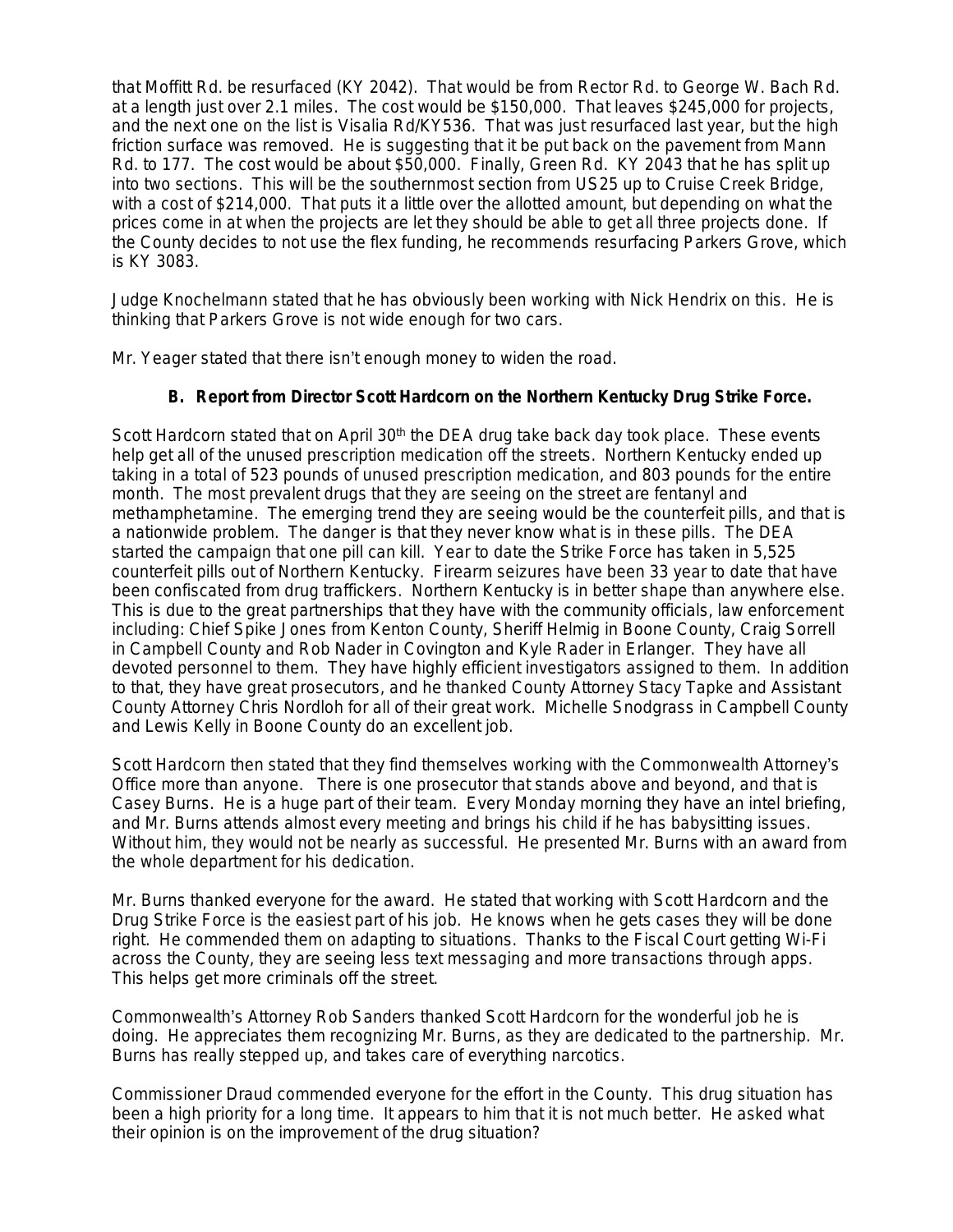Mr. Hardcorn answered that the scene constantly evolves. If you just look at methamphetamine alone, back in the '80s there was the old "biker" dope. The main precursor in that was P2P, which is a chemical. The government ended up making it illegal, so drug traffickers evolved to ephedrine and cold medicine. The government saw the problem, and are controlling the sale of that now. Now, they are seeing a cycle back to the P2P and it is being shipped in high quantities from China to Mexico. The cartels are turning it into methamphetamine and shipping it across the boarder. He doesn't know if it is worse, as they are constantly evolving and the Strike Force is trying to stay ahead of them. Without the great prosecutors and team that they have, it would be out of control. They are doing a great job keeping it out of our area.

Commissioner Draud stated that he is not talking just about Kenton County but nationwide. It doesn't seem that there has been much progress.

Mr. Sanders stated that where you really see the difference in what the Drug Strike Force and all the agencies are doing is the homicide rate. The rate is dramatically lower than Louisville and Cincinnati. That is where the agents are making a difference. We don't see the violence, as they are taking out major players before they establish themselves well enough that they can start killing. That is the reason the quality of life is the way it is in Kenton County. He hates the term "war on drug", as war by definition is winnable. We don't quit fighting though. He doesn't know if it will every be over, but it is better today due to the efforts of the Drug Strike Force and the local officers.

## **C. Claims List dated May 20, 2022.**

There were no questions on the Claims List.

## **Resolutions**

## **A. Resolution No. 22-01J A Resolution for the Kenton County Fiscal Court concerning Fiscal Year Budget Adjustments.**

Treasurer Roy Cox explained that the budget adjustments are for the following: There is a lot of inflation that is causing quite a few adjustments. He just went over the big ones. There is \$30,000 for Police overtime adjustment (coming out of Police salaries), \$41,000 for the main Police Station for security cameras (paid for out of Police forfeitures), \$41,000 to bring money forward so we can get cameras order for the new Police building, \$18,000 additional Clerk audit, \$95,000 for TIF for property tax, \$25,000 for road salaries due to an increase in personnel due to work being done for the State, \$6,000 for increased utilities costs for Public Works, \$12,000 for road vehicle repairs, \$45,000 to replace a Police cruiser that was totaled (insurance covering over half of that), \$31, 250 for Jail increased utility cost and \$59,000 out of COLT funds for TIF payments.

Commissioner Draud asked what the \$25,000 is that we are doing for the State.

Mr. Cox answered that this is for salaries. We increased our staff this year so that we could do additional salt applications. We have received reimbursement from the State.

Commissioner Draud made the motion for approval; seconded by Commissioner Sewell. Judge Executive Knochelmann called for a voice vote, and the motion passed unanimously 4-0.

## **B. Resolution No. 22-13**

 **A Resolution recognizing the 2022 Pioneer Award Honorees.**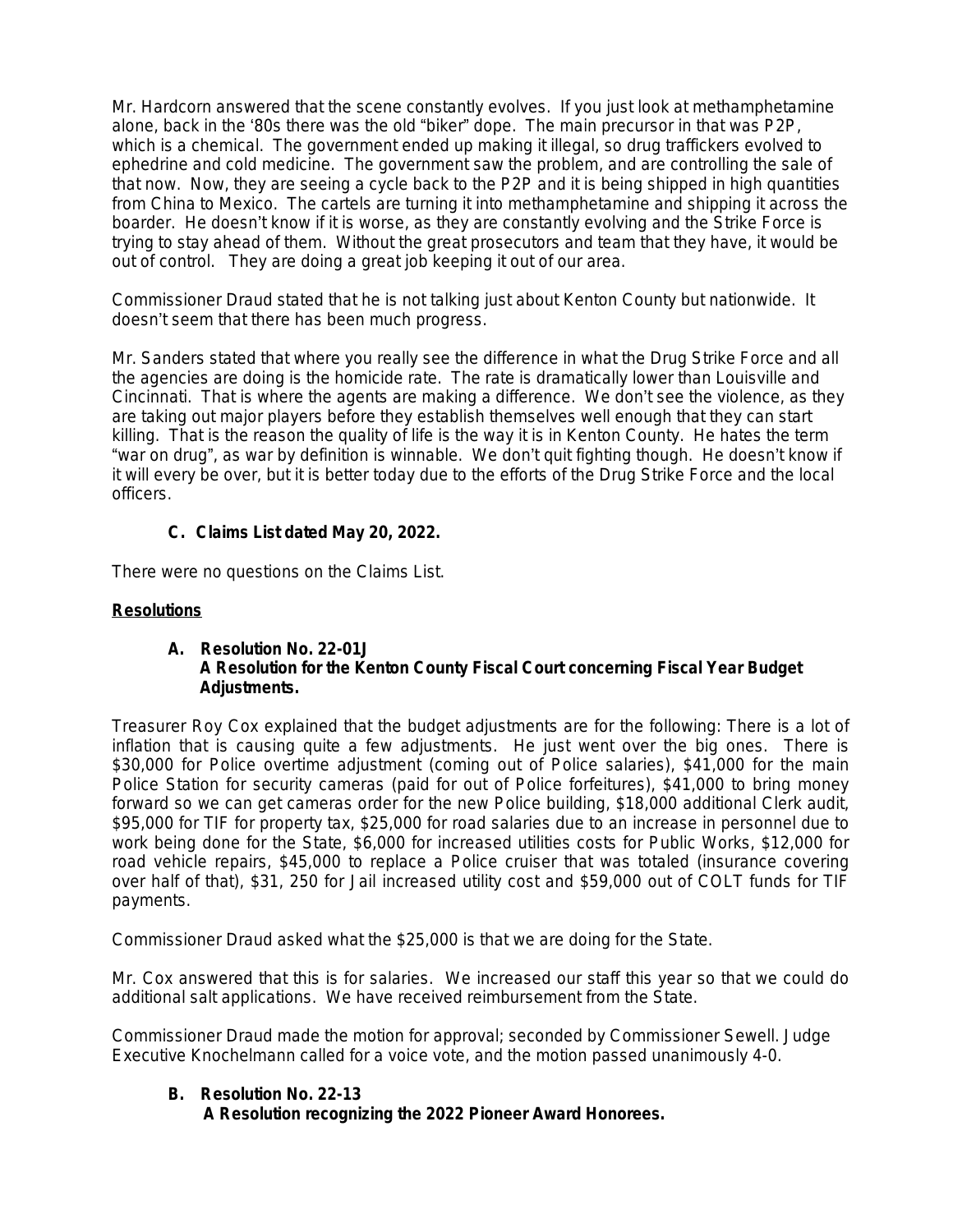Commissioner Nienaber made the motion for approval; seconded by Commissioner Sewell. Judge Executive Knochelmann called for a voice vote, and the motion passed unanimously 4-0.

## **C. Resolution No. 22-14 A Resolution authorizing the Judge/Executive to execute an agreement with the Kentucky Transportation Cabinet for transfer of local matching county funds for sanitary sewer and waterline relocation components of the reconstruction of KY 236**

**from Alice Street to Jacqueline Drive (Item No. 6-80002).**

Commissioner Nienaber made the motion for approval; seconded by Commissioner Draud. Judge Executive Knochelmann called for a voice vote, and the motion passed unanimously 4-0.

## **D. Resolution No. 22-15 A Resolution of the land and water conservation fund 2022 grant application.**

Meghan Sandfoss from NKADD stated that there is a lot of money statewide for the LWCF Program. She put together an application for Kenton County, because of the new County Park. There are many opportunities to get Federal funds. They are pursuing the dog park part of the grant. What she has put together in the budget, the demolition, the fill, fencing and resurfacing is about \$507,000 for the whole project. It is possible to request 50% of that amount. It takes about two years to get the funds.

Judge Knochelmann commended Ms. Sandfoss for keeping on top of these opportunities.

Commissioner Draud made the motion for approval; seconded by Commissioner Sewell. Judge Executive Knochelmann called for a voice vote, and the motion passed unanimously 4-0.

## **Consent Agenda**

- **A. Exhibit No. 22-64 Request approval of a Cincinnati Bell Services Addendum for the Detention Center and the Police Auxiliary Building for the Technology Services Department.**
- **B. Exhibit No. 22-65**

 **Request approval of the IPS Contract for CCTV & IP Cameras at Emergency Communications Center for the Technology Services Department.**

- **C. Exhibit No. 22-66 Request approval of the IPS Contract for Cameras & Card Readers at Police Auxiliary Building for the Technology Services Department.**
- **D. Exhibit No. 22-67 Request approval to surplus various items for the Technology Services Department.**
- **E. Exhibit No. 22-68 Request approval to surplus various items for the Kenton County Public Works Department.**
- **F. Exhibit No. 22-69 Request approval to surplus various it ems for the Kenton County Fleet**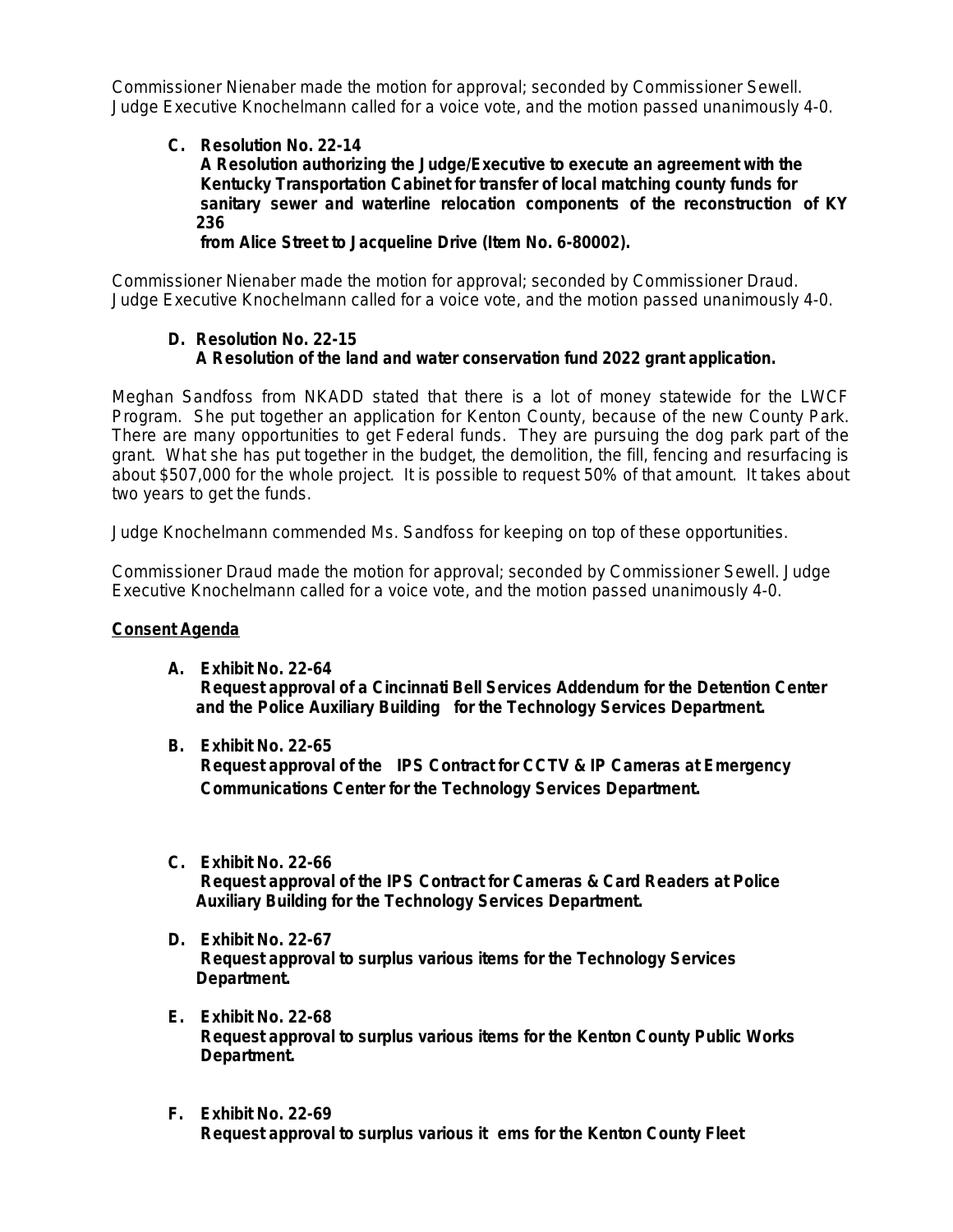**Department.**

#### **G. Exhibit No. 22-70 Request approval of a lease agreement between the Kenton County Fiscal Court and Gregory and Charlene Combs for the property located at 3920 Richardson Rd., Independence, KY.**

All items on the Consent Agenda were voted on together.

Commissioner Draud made the motion for approval; seconded by Commissioner Sewell. Judge Executive Knochelmann called for a voice vote, and the motion passed unanimously 4-0.

#### **Executive Orders**

#### **A. Executive Order 22-66 (Action Requested) An Executive Order relating to the Fiscal Court approving the .appointment of Kylie Rauh as a Shelter Technician for the Kenton County Animal Services Department.**

Commissioner Sewell made the motion for approval; seconded by Commissioner Nienaber. Judge Executive Knochelmann called for a voice vote, and the motion passed unanimously 4-0.

**B. Executive Order 22-67 (Action Requested) An Executive Order relating to the Fiscal Court approving the reclassification of the Assistant County Treasurer position for the Kenton County Treasury Department.**

Commissioner Nienaber made the motion for approval; seconded by Commissioner Sewell. Judge Executive Knochelmann called for a voice vote, and the motion passed unanimously 4-0.

#### **C. Executive Order 22-68 (Action Requested) An Executive Order relating to the Fiscal Court approving the reorganization of the Kenton County Administration Department.**

Commissioner Draud made the motion for approval; seconded by Commissioner Sewell. Judge Executive Knochelmann called for a voice vote, and the motion passed unanimously 4-0. **Administrative Reporting**

## **Public Works**

Nick Hendrix stated that Eaton Asphalt has recently wrapped up the FY 2021 resurfacing program, and now they are starting work on getting the FY 2022 work done with a completion date of November. He then spoke about the maintenance and traffic update for Bromley/Crescent Springs Rd. The contractor said that the lower section that is closed right now is scheduled to be reopened sometime in mid July. At that time, they will close to thru traffic on the upper section from Edenderry to Anderson. There will still be access for local traffic. It should be finished in October, and the contractor thinks that they can make that happen.

Commissioner Draud stated that it is unbelievable how bad Dixie Highway is, and there should be some situation that they could do things in an emergency. He asked for approval for a letter to be written to KYTC to get this fixed.

Commissioner Draud made the motion for approval; seconded by Judge Knochelmann. Judge Executive Knochelmann called for a voice vote, and the motion passed unanimously 4-0.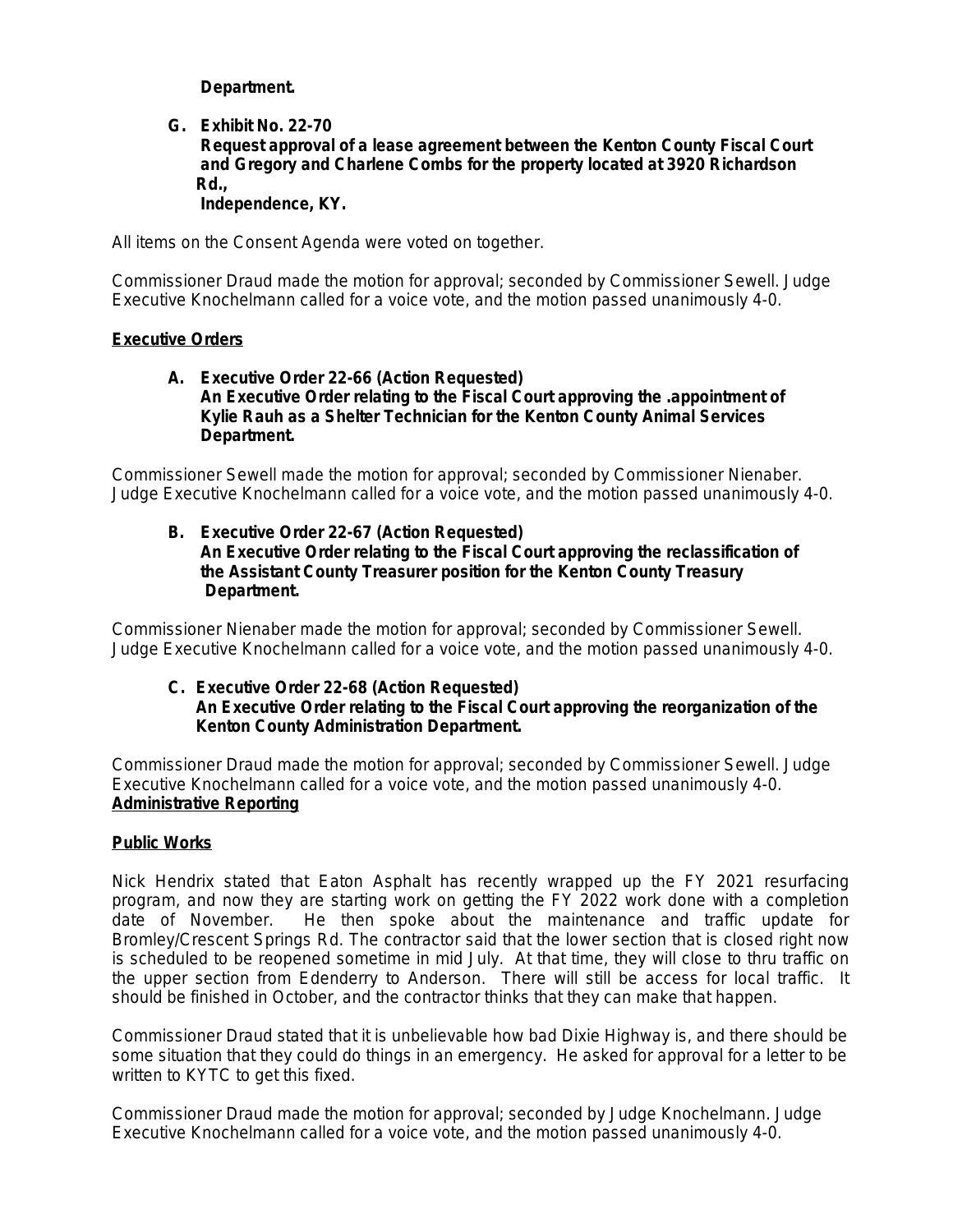## **Technology Services**

Jessica Ramsey stated that there were two different camera projects on the agenda. One is for the Emergency Communications Center that replaces and upgrades the CCTV and the camera system out at the Police/Dispatch Center. The second camera project is for the new Police Annex building. They are paid out of separate funds, so they have to be separate contracts. By doing both of them simultaneously, there is a bit of a cost savings. Both of those are part of pulling all of the camera systems into one centralized system that can be view at all the sites. It ties it into the camera system at Simon Kenton Way.

Ms. Ramsey then stated that they are replacing the switches at the Detention Center. They are going to a new model of switches, which will have us paying Cincinnati Bell for maintenance on the switches and automatic hardware upgrades as they come in. This gives us a nice administrative portal to control our switches, and view all of the traffic going through it, so we can fine-tune it. Currently, this is just for the Detention Center site.

## **External Affairs**

John Stanton stated that this was the first year where there were three days of no excuse early voting opportunities on Thursday, Friday and Saturday. It is probably a signal as to how habitual peoples voting patterns are, as only 1,421 people took advantage of early voting opportunities. The total turnout for the election was 17%. When there are four full days of voting, and this low of a turnout it shows that there is a lot of work to be done to get people out there voting. There needs to be more education to get people out on those early voting days. As far as he can tell everything went smoothly. He heard barely any complaints.

Commissioner Draud stated that the big thing is to be number one on the ballot. When people don't know anybody, they just vote for the top person.

Mr. Stanton stated that at the Kenton County Mayor's Meeting on Saturday, virtually every Mayor had a story to tell about how Sal Santoro helped them out at some point. Mr. Santoro doesn't represent any part of Kenton County, but he has represented everyone in Northern Kentucky. He is, and will go down as the most consequential transportation legislator in modern Northern Kentucky history. That will be a tremendous loss for us. It took 16 years for him to get where he is, and out of several of the new legislators there aren't any that have expressed interest in the Transportation Committee. That will really be a Northern Kentucky issue for us to deal with in the future.

Commissioner Draud stated that we lost a lot of influence on Tuesday. It takes time to build up influence.

Mr. Stanton stated that we have had a great caucus, and there will be some rebuilding that will need to be done going forward. He then stated that there continues to be a lot of work going on in economic development, and in particular in entrepreneurship, site readiness and workforce development. There will be more individualized and special reports on those subjects.

#### **Animal Services**

Kelsey Maccombs stated that in the past month they have had two new Animal Control officers start. She thanked Ashley Hawks and her team at Dispatch for all of the help getting them trained on some of the dispatch areas. They are continuing on their trap, neuter and rescue efforts with the community cats. This is the season that things really kick off with the kittens. From January 1<sup>st</sup> to April 30<sup>th</sup> the cat and kitten intake was 77. Since May 1<sup>st</sup> until today, the intake has been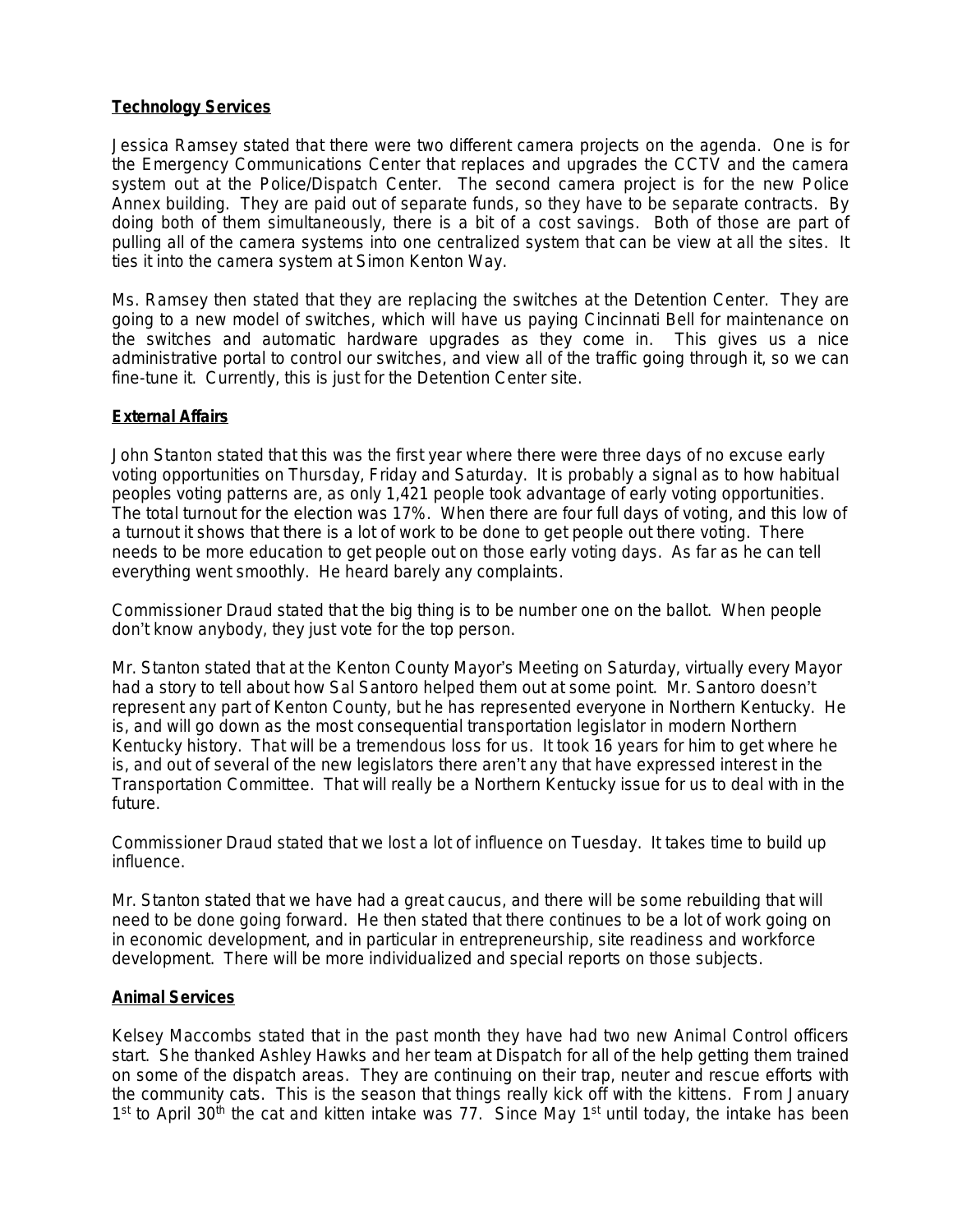82. They are looking to amp up their kitten foster program to help keep those vulnerable populations out of shelters, and alleviate some the pressure on the staff.

## **County Attorney** '**s Report**

County Attorney Stacy Tapke had nothing to report.

#### **Commissioners** ' **Reports**

#### **Commissioner Beth Sewell**

Commissioner Sewell had nothing to report

#### **Commissioner Jon Draud**

Commissioner Draud asked for an update on the progress towards the residents getting the connection to the new park.

Nick Hendrix stated that they have gotten the design complete, and there is a little bit of right a way that was purchased. He believes that later this fall, it will be ready for construction letting, and with any luck it will be constructed this fall. At the latest it will be in the spring.

Commissioner Draud then stated that he would like to explain about his car accident the other night. It was raining very heavily, and he had an accident on Sleepy Hollow Rd. He was not impaired, and he thanked everyone involved that helped him. He thanked the citizens of Kenton County for electing him, and appreciates all of the support.

#### **Commissioner Joe Nienaber**

Commissioner Nienaber stated that he appreciates the voters of Kenton County. Sometimes you agree with people, and sometimes you do not. Northern Kentucky lost a lot of continuity of government and influence. He is very thankful that Marc Fields and Jon Draud are back.

#### **Judge/Executive** '**s Report**

Judge Knochelmann stated that he and Commissioner Sewell have been meeting with large property owners in Unincorporated Kenton County for long term planning purposes. It is good to get their opinion, as it helps to make policies. The landowners have such great insight.

Commissioner Sewell stated that she thinks they are empathizing with them about being the policymakers. It has been great to be one on one with them, and being honest with them.

Judge Knochelmann stated that he believes that the four Fiscal Court members are very fortunate to serve together. There is a lot of opportunity ahead.

Commissioner Nienaber thanked the Judge and Commissioner Sewell for getting the opinions of the stakeholders.

#### **Adjournment**

Having completed all business before the Court, Commissioner Draud offered a motion to adjourn which was seconded by Commissioner Sewell. Judge Executive Knochelmann requested a voice vote whereupon all members present voted in the affirmative with a 4-0 vote.